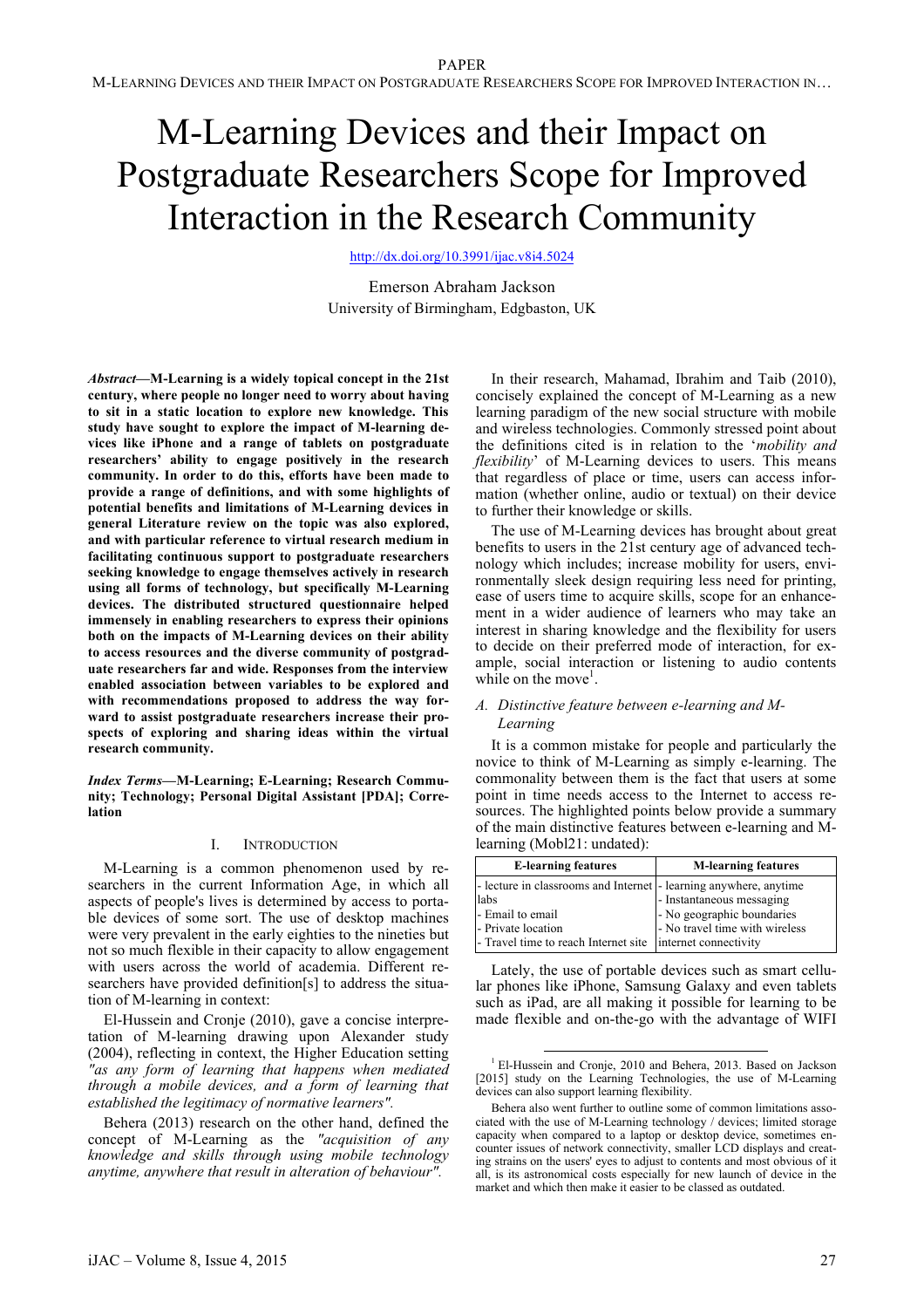facility to reach out easily to the virtual community from any location and at any time.

# *B. M-Learning Community for Postgraduate Researchers*

M-Learning devices have contributed immensely to flexible means of access to learning opportunities for postgraduate researchers who, in centuries gone were entwined in a situation of isolation during their pursuance for new contributions to a discipline of knowledge.

Traxler (2011) explained the emergence of "M-Learning in the UK, and also in the EU and Northern America as a legacy from its respective community of elearning". The flexibility attributed to learning devices, and more so portable items like mobile phones meant that learning is no longer restricted to the confines of a restricted location which is dependent on access to the connection of Internet port or network. In developed economies such as the UK, and its EU / Northern American counterparts have seen an escalation in the use of M-Learning devices to help drive / foster postgraduate researchers' interests in integrating with a wide pool of researchers through various medium like social networking sites and more research intensive communities like 'Research-Gate' and facebook community for academic discussion groups.

Research intensive community such as Research-Gate have made it possible for researchers across remote communities around the world to take themselves in proactive steps to engage with colleagues in the research community using flexible devices like mobiles phone while on the go. There is a wide pool of researcher across the world who seemed to be making active use of mobile friendly devices to access the research community so as to enable them to raise pertinent questions involving research tasks.

## *C. Hypothesis:*

The research has been developed on the main premise that M-Learning devices is making a headway in enhancing flexibility in learning opportunities for postgraduate researchers and through this, they have been able to make use of wide range of mobile devices to penetrate into the online community to further their quest for knowledge through questions posed to participants in the virtual research community.

Therefore, the question for this study is stated thus: *Does access to internet ready M-Learning devices helps researchers increase their scope to the research community?*

## *D. Research Aim and Objectives*

This research seeks to explore correlation between Mlearning usage and their desired usage in supporting the postgraduate researcher's scope to integrate well, particularly in terms of accessing resources and also, actively engaging with other researchers on research-based topical issues.

- Explore the relevance of M-learning devices to the postgraduate researcher regardless of location.
- Assess level of correlation between internet ready Mlearning device usage and their scope in fostering researchers' integration into the community of higher knowledge.

# II. A REVIEW OF LITERATURE ON M-LEARNING

With the advent of the information age, and more so in the late nineties to present day, learning seemed to be taking a different dimension to such an extent that, learning no longer need to take place in the confine of a fixed location, as most users are now resorting to using M-Learning devices like iPhone, iPad and other forms of tablets to explore their quest for knowledge. As illustrated in Herrington and Herrington's [2007] study report, the expansion of mobile technology in education is very much linked to educational theories as outlined below:

- 1. Behaviourist theory activities that promote learning as a change in observable actions - with the use of mobile phone and PDA for learning language.
- 2. Constructivist activities in which learners actively construct new ideas or concepts based on previous and current knowledge - e.g., environmental detection using GPS.
- 3. Situated learning activities that promote learning within an authentic context and culture - e.g., role playing using mobile phone.
- 4. Collaborative learning activities that promote learning through social interaction - e.g., use of PDA by teachers to beam questions.
- 5. Informal & lifelong learning activities that promote learning outside a dedicated learning environment and formal curriculum - use of mobile phone to deliver interaction.
- 6. Learning and teaching support activities that assist in the coordination of learners and resources for learning activities - e.g., use of PDA to retrieve courseware or providing feedback to students.

As explained by Herrington and Herrington [2007], Mtechnology usage in higher education, is still considered to be didactic, rather than taking a 'constructivist approach'<sup>2</sup>, and as such, their interpretation is viewed as regressive.

Higher education throughout the developed nations, particularly in the US and UK are now encouraged to use electronic means of learning [Kissinger, 2013], particularly with the use of e-book as a cost-saving means and the development of M-learning technology which is now easing the students' ability to access learning materials anywhere, and at any point in time. In most cases, these materials can also be downloaded and read offline by users which reduce pressure on those learners, who for some reason cannot afford the cost of 24 hours internet access.

El-Hussein and Cronje (2010) addressed a tripartite interpretation of M-learning devices which includes "*mobility of technology, mobility of learner and mobility of learning*" in the H.E sector. In their study, they made clear reference to Trinder's [2005. p. 7] diagram as shown below, with features that allow users to be able to make active use of mobile devices for easy means of flexible learning.

<sup>&</sup>lt;sup>2</sup> That which allows individual to be more proactive in using their knowledge to develop knowledge through the use of mobile led-devices such as PDA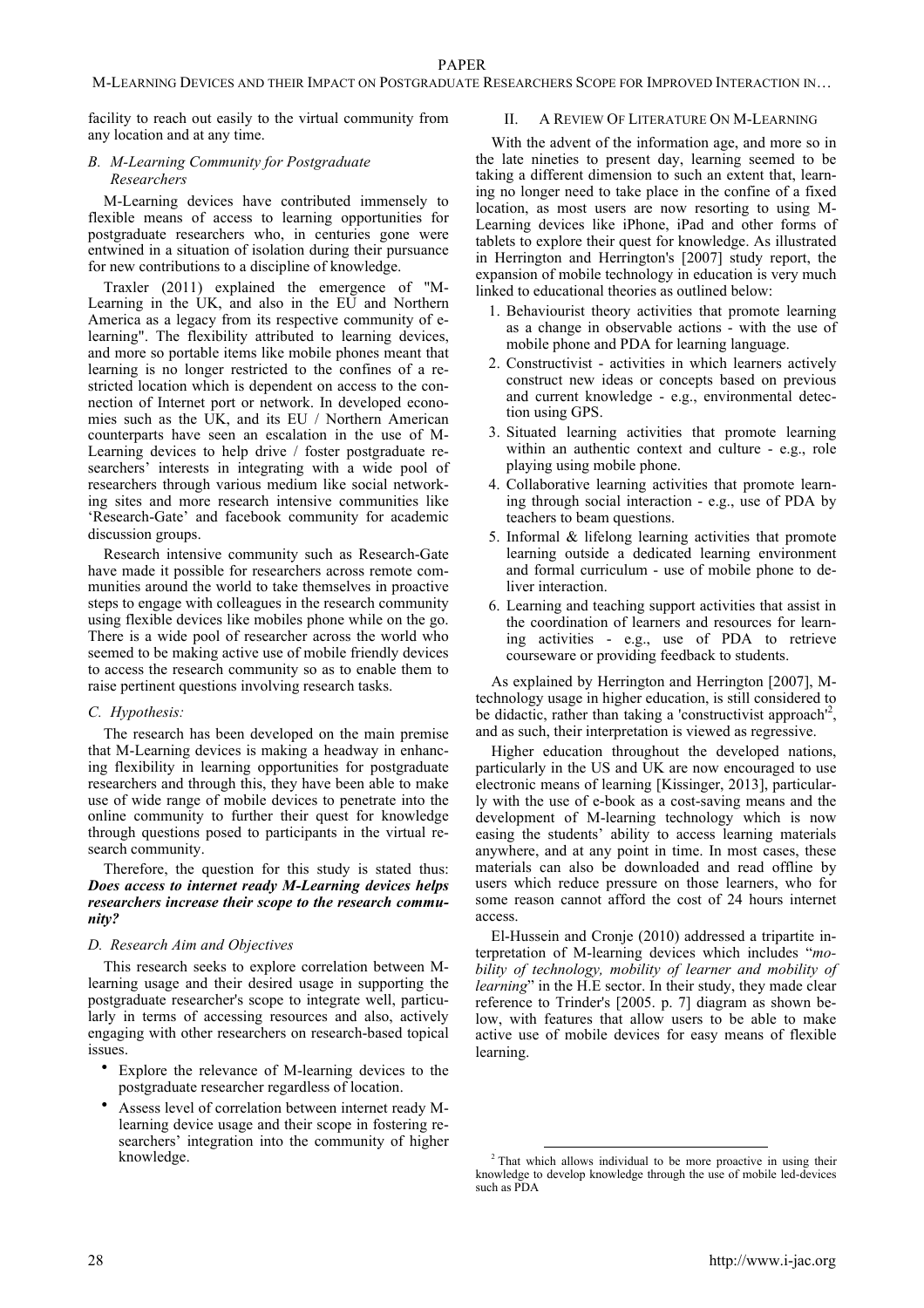

With reference to the above diagram, the use of M-Learning device[s] such as a PDA or smart phone brings with it extra benefit to the user, for example, easy means of communication [with the use of email, SMS and voice], comfort to the user [with incorporated features like camera, video and even e-book for a user to save downloadable materials], organisation of work schedule, and particularly in relation to postgraduate researchers [user of incorporated features like diary, address book and note pad], incorporated applications [Office compatible features] and information reference [such as web browser for the user to access internet materials at the location of their convenience].

# III. METHODOLOGY OF INQUIRY

## *A. General Methodology & the Study Community (Population and Sample)*

The study was initiated on the main premise of finding out the associated impact of Internet-ready M-Learning device(s) on postgraduate researchers' scope of reaching out [far and wide] to the research community. In order to do this, the study then developed a survey approach using online platform such as personal email contacts, CANVAS, Research-Gate and Twitter to reach out to the intended participants. Despite the limitation of the adopted method, the use of virtual medium to access participants was considered one of the preferred medium because, it was considered a low cost means of reaching out to the targeted population group (in this case, postgraduate research students).

A total of 35 questionnaires were distributed to 'postgraduate researchers<sup>3</sup> in the four major continents (Africa, Asia, Europe and America). Greater response emphasis was given to researchers from the African continent as it is still perceived as the region where internet access for higher education is restricted due to poor investment by national governments. The intention was to get up to 30 responses (approximately 86%) from postgraduate researchers across the study community, which incorporate researchers based in the identified population regions. Despite other questions were asked, which involved basic statistical interpretations, the main focus was geared toward exploring correlation between ready Internet M-Learning devices, amount of time spent on the internet and accessibility to the research community.

#### *B. Study design*

The design was set purely to mirror an 'action research'<sup>4</sup> approach, with questions posed specifically to postgradu-

## *C. Limitations*

The research was limited in its scope of reaching out to more participants far and wide. Responses took longer than expected to be returned, and the analysis was mainly done using limited feature of MS Excel rather than a more sophisticated application like SPSS / Stata.

#### IV. ANALYSIS OF RESULT AND DISCUSSION

The analysis was conducted using advanced add-in feature like **Correlation** in MS Excel application and backed by simple descriptive statistics like percentages to gauge rate of responses. The emphasis was focused on the '*Pearson's product-moment correlation (r)*' to determine degree of relationships relating to questions 5, 6 and 7 on the questionnaire. The r-statistic may take either positive or negative direction illustrated simply in linear form [-1 to 0 to  $+1$ ]. The closer the r-coefficient towards  $\pm 1$ , regardless of the direction, the stronger the coefficient of association, whereas  $r = 0$ , indicates no association<sup>6</sup>. A positive correlation would indicate that an increase in the first variable would result in an increase in the second variable, thus resulting in a direct relation between the two variables. On the converse, a negative coefficient of r would still imply a degree of relationship, but indirect with an increase in the first variable resulting in a decrease in the second. One limitation associated with the use of the Pearson's correlation is that it does not show degree of non-linearity between the variables examined, and therefore, may result in some form of false reaching conclusion of cause-andeffect in the existentiality of the degree of relationship<sup>7</sup>.

Causation effect (As x increase, y also increase)!!!

#### *A. Result and Discussion*

Based on the order of questions in the questionnaire, a straightforward statistical interpretation was used for '*Q1 to Q4*' as summarised below. Question 1 shows 82% of **Male** responding Yes to their access to Internet ready M-Learning device as opposed 18% of **Female** usage for their postgraduate research studies. With reference to question 2 which deals with location of participant, the information below provide a summary of the analysis.

 $<sup>7</sup>$  Ibid.</sup>

j

<sup>&</sup>lt;sup>3</sup> Purely those on research-only intensive courses such as MA, M.Sc, PhD and other professional doctorate courses

<sup>4</sup> Robson (1997) - it incorporate a spiral of planning, acting, observing and reflective approach on the part of the researcher with his / her in-

volvement with the research community. This method to no surprise, have also come under intense criticism by researchers like Adelman (1989), who sees it as inward looking and 'ahistorical', the likelihood of poor quality due to its limited scientific approach. Despite this criticism, the advantage to this research is that, it provide the scope by which M-Learning usage to postgraduate can be explored in the light of enabling them to achieve their desired end goal of achieving a valuable research qualification.

<sup>5</sup> Ibid - Otherwise known as 'the summated rating', was developed in the 1930s by Likert, with its advantage of incorporating differentiated ratings within questions posed or concepts. 6 Taylor (1990)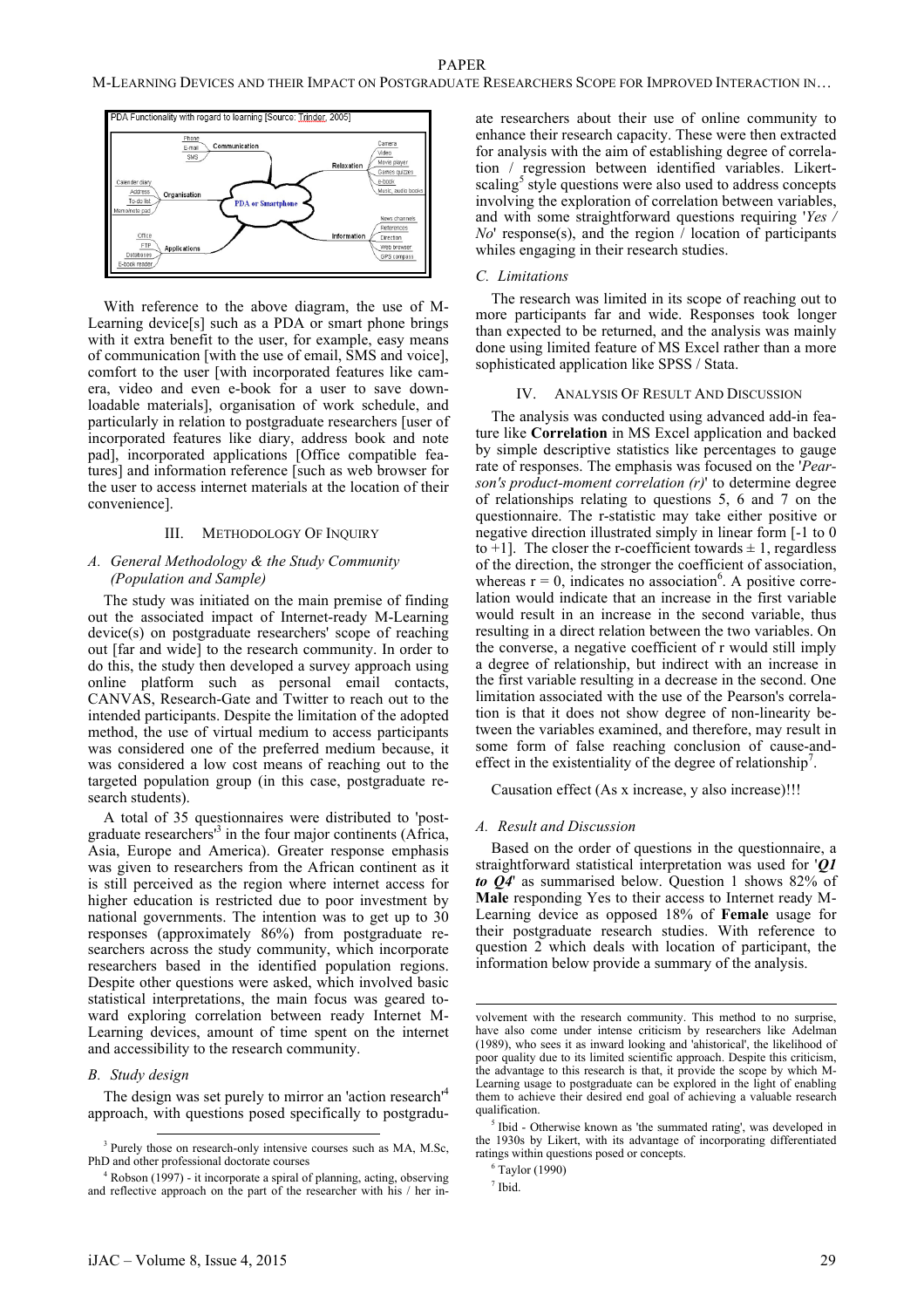# PAPER

Africa: 15% Asia: 6% Europe: 33% N. America: 28% S. America: 5% Pacific (Australia / New Zealand): 3%

Surprisingly, a lot more postgraduate researchers from the African continent seemed to be actively engaged in research intensive learning. The 15% outcome can be highly linked to the author's interaction with researchers from the African continent, and his own background as an African.

Analysed response for **Question 3**, in relation to type of postgraduate research course is provided below.

MA: 3%

MSc: 7%

PhD (pt/ft): 45%

PhD (dist): 12%

Prof. Doct.: 33%

Higher percentage [90% for all doctorate responses] of the responses indicate enrolment on a postgraduate doctorate researchers study.

Analysed response for Question 4, indicate the following summarised results:

Yes: 87%

No: 13%

It is quite obvious that more postgraduate researchers are becoming more reliant on M-Learning device[s] of some sort to progress on with their research work, which indicate flexibility in their approach to accessing learning materials and also engaging with the wider research community.

**Questions 5 to 7** as shown in the analysed table below, provide a statistical coefficient of degree of relationship between variables.

The result indicate a very strong positive relationship (0.92 approximately) between Internet ready M-Learning device and potential of postgraduate researcher to access the virtual research community for support. There is approximately 0.6 degree of strength in relationship between hours spent and ready Internet M-Learning device. This is a reasonably strong relationship, and such average strength in relationship may likely be explained in terms of quality of time spent rather than the length of time spent by a postgraduate researcher accessing information on an M-Learning device. There is also approximately a 0.6 strong degree of relationship between hours spent and the potential for postgraduate researchers to access information on their M-Learning device.

As explained by Taylor (1990), the limitation of the correlation coefficient outcomes from Q5-Q7 must not be ignored as the result did not show a clear explanation of unexplained non-linearity in the relationships. On a positive note, the outcomes revealed a good base to explore further the usage and potential benefits of Internet ready M-Learning devices to postgraduate researchers regardless of the location / country in which they may choose to pursue their studies.

|                                 | Internet Ready (Score: 0 - 100) | hours spent [hrs daily] | <b>Research potential [%]</b> |
|---------------------------------|---------------------------------|-------------------------|-------------------------------|
| Internet Ready [Score: 0 - 100] |                                 |                         |                               |
| hours spent [hrs daily]         | 0.595108491                     |                         |                               |
| Research potential [%]          | 0.919538296                     | 0.602299026             |                               |

Basic statistical percentage was used to interpret result for **Question 8** with outcome showing 93% [with the remaining 7% stating *No* as a response] of potential respondents recommending Internet M-Learning as a good means of helping postgraduate researchers access the research community for resources. This is very important as it serve as a good base to explore further the relevance of mobile devices, not only to the researchers in the higher education sector, but also as a means of developing research potential for learning in schools and the wider world of work. It actually addresses the real concerns faced by postgraduate researchers with respect to fear about the virtual world of work, particularly those who have stated NO in their response.

#### **CONCLUSION AND RECOMMENDATIONS**

In conclusion, this study has provided a starting point of exploring the potential relevance of Internet M-Learning device to the research community. The analysis also reveal that the availability of portable learning device does not necessarily lead to an increase time spent but more so about quality of usage in ensuring substantive research is carried out to help researchers' explore their knowledge quest in the virtual community.

On this note, and particularly with reference to question 8 on the questionnaire, it is quite evident that M-Learning devices of all sorts are very essential to the postgraduate researcher, more so in terms of their flexibility in accessing information in the virtual community. A further investigation will be very useful to explore specific focus on the relevance of M—learning devices in supporting the distance learning researcher to make substantial progress through constructive feedback from research supervisors.

#### ACKNOWLEDGEMENTS

I wish to express my sincere thanks to family members for their support in inspiring me through the process of undertaking this study, and last but not least, to everyone who would have responded to questions posed on the via the social media.

#### **REFERENCES**

- [1] Adelman, C. (1989). *The Practical Ethic Takes Priority over Methodology*. In W. Carr (ed.), Quality in Teaching: arguments for a reflective profession. London: Falmer. 440, 441.
- [2] Behera, S.K (2013). *M-LEARNING: A NEW LEARNING PARADIGM*. International Journal on New Trends in Education and Their Implications, 4 (2), 24 - 34
- [3] El-Hussein, M.O.M and Cronje, J.C (2010). *Defining Mobile Learning in the Higher Education Landscape*, *Educational Technology and Society*, 13 (3), 12 - 21.
- [4] Herrington, A., & Herrington, J. (2006). *What is an authentic learning environment?* In A. Herrington& J. Herrington (Eds.), Authentic learning environments in higher education (pp. 1-13). Hershey,PA: ISP. http://dx.doi.org/10.4018/978-1-59140-594-8
- [5] Jackson (2015). *Impact of MOODLE platform on the pedagogy of students and staff: Cross-curricular comparison*. Education and Information Technologies Journal. http://dx.doi.org/10.1007/ s10639-015-9438-9
- [6] Kissinger, J.S (2013). *The Social & Mobile Learning Experiences of Students Using Mobile E-books*, *Journal of Asynchronous Learning Networks, Volume 17 [1]: 155 - 170*.
- [7] Mobl21 (Undated). *Mobile Learning Basics* (Online). Available at: <http://www.mobl21.com/Basics\_Of\_Mobile\_Learning.pdf>. [Accessed: 17th May 2015].
- [8] Mahamad, S, Ibrahim, M. N and Taib, S. M (2010). *M-LEARNING: A NEW PARADIGM OF LEARNING*